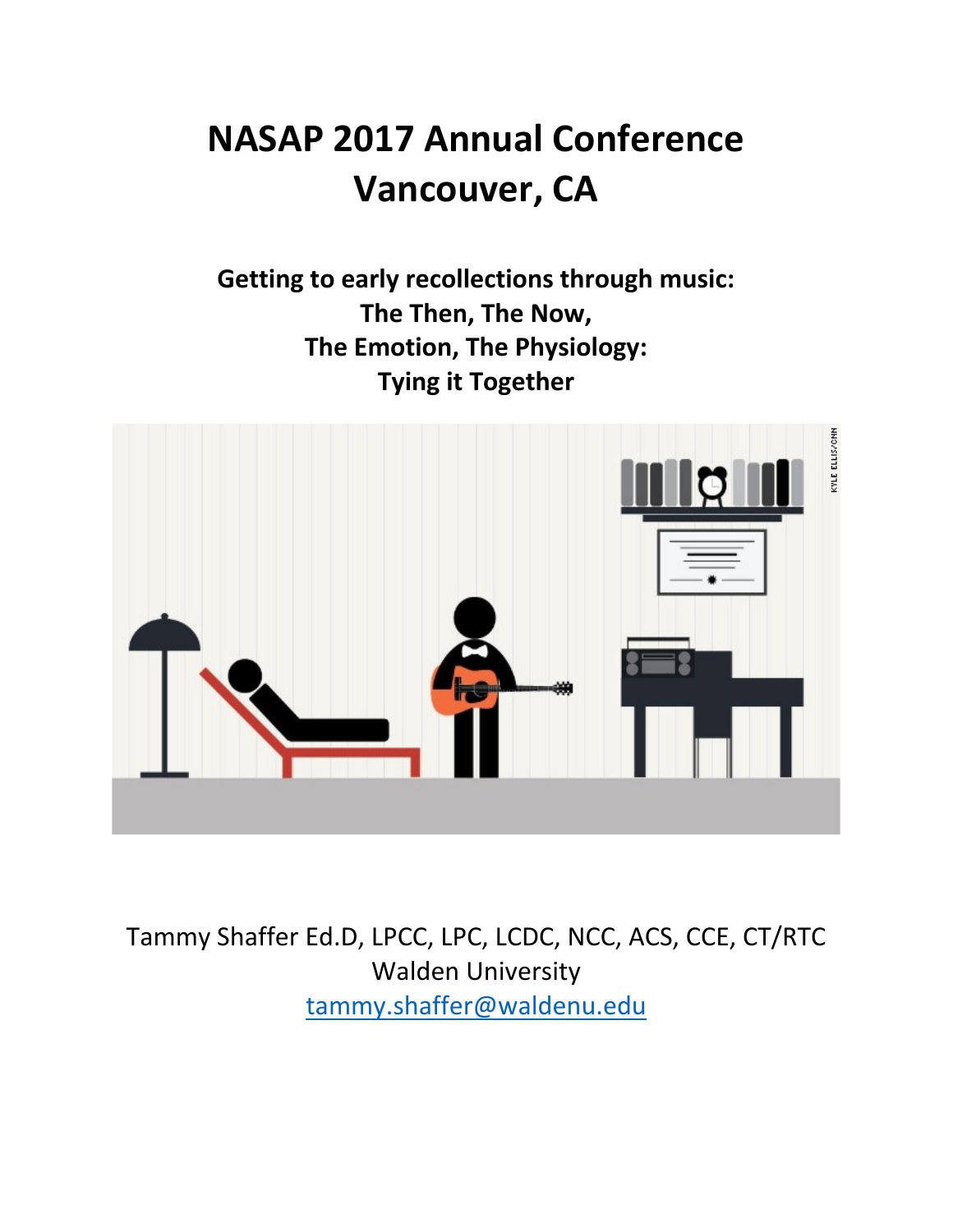You can tell a lot about my Moods from my Music. So instead of asking if I'm OKAY, ask me what Song I'm Listening to.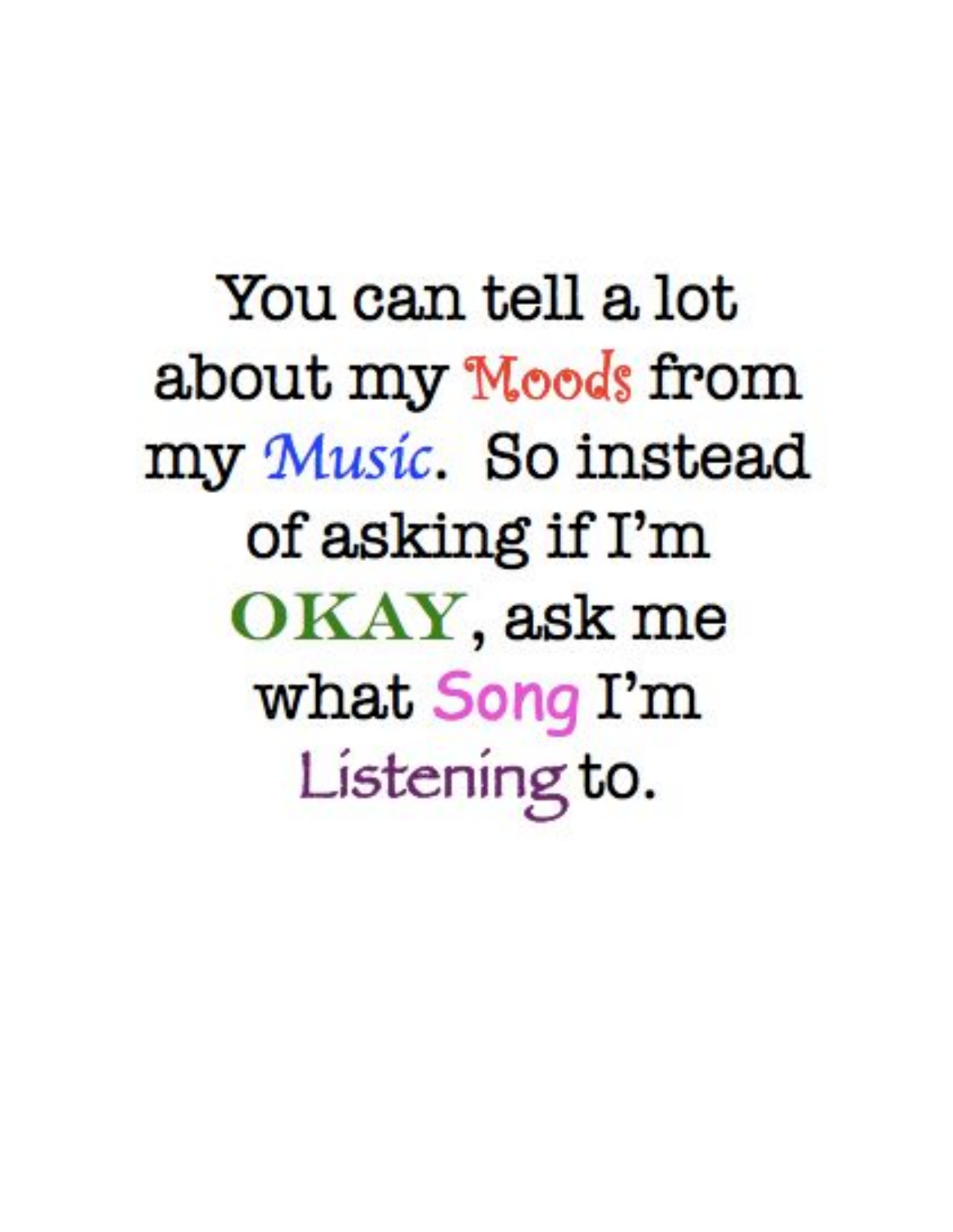

#### Try music therapy at home: Music therapy can involve: Add a little music to your day! ٠ ı Choose your music based on the purpose Humming is often making music ١ ı of your therapy. For example, choose recommended for calming the



#### http://tinyurl.com/mg6s5uk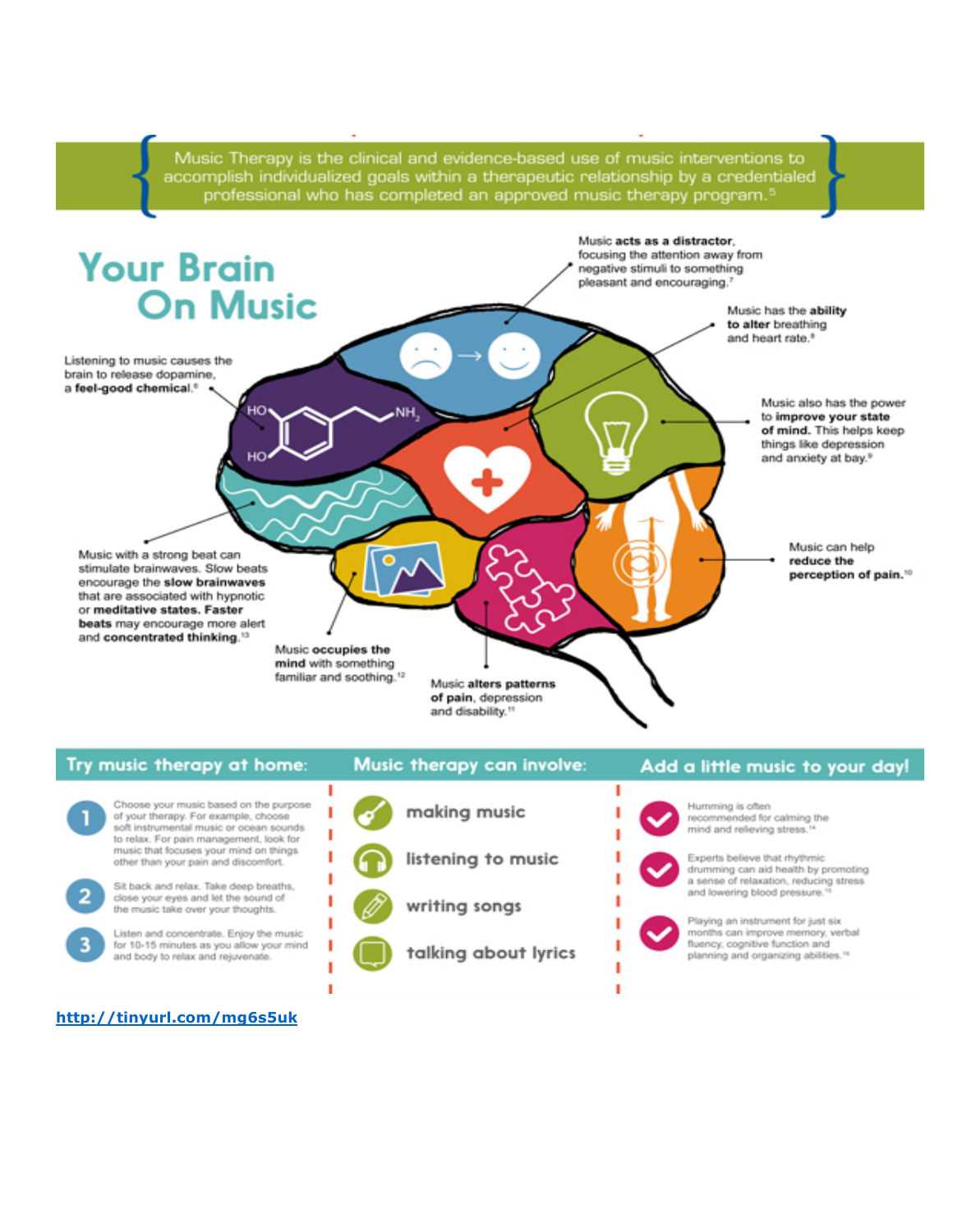### Music on the mind

When we listen to music, it's processed in many different areas of our brain. The extent of the brain's involvement was scarcely imagined until the early nineties, when functional brain imaging became possible. The major computational centres include:



MIKE FAILLE/THE GLOBE AND MAIL 30 SOURCE: THIS IS YOUR BRAIN ON MUSIC: THE SCIENCE OF A HUMAN OBSESSION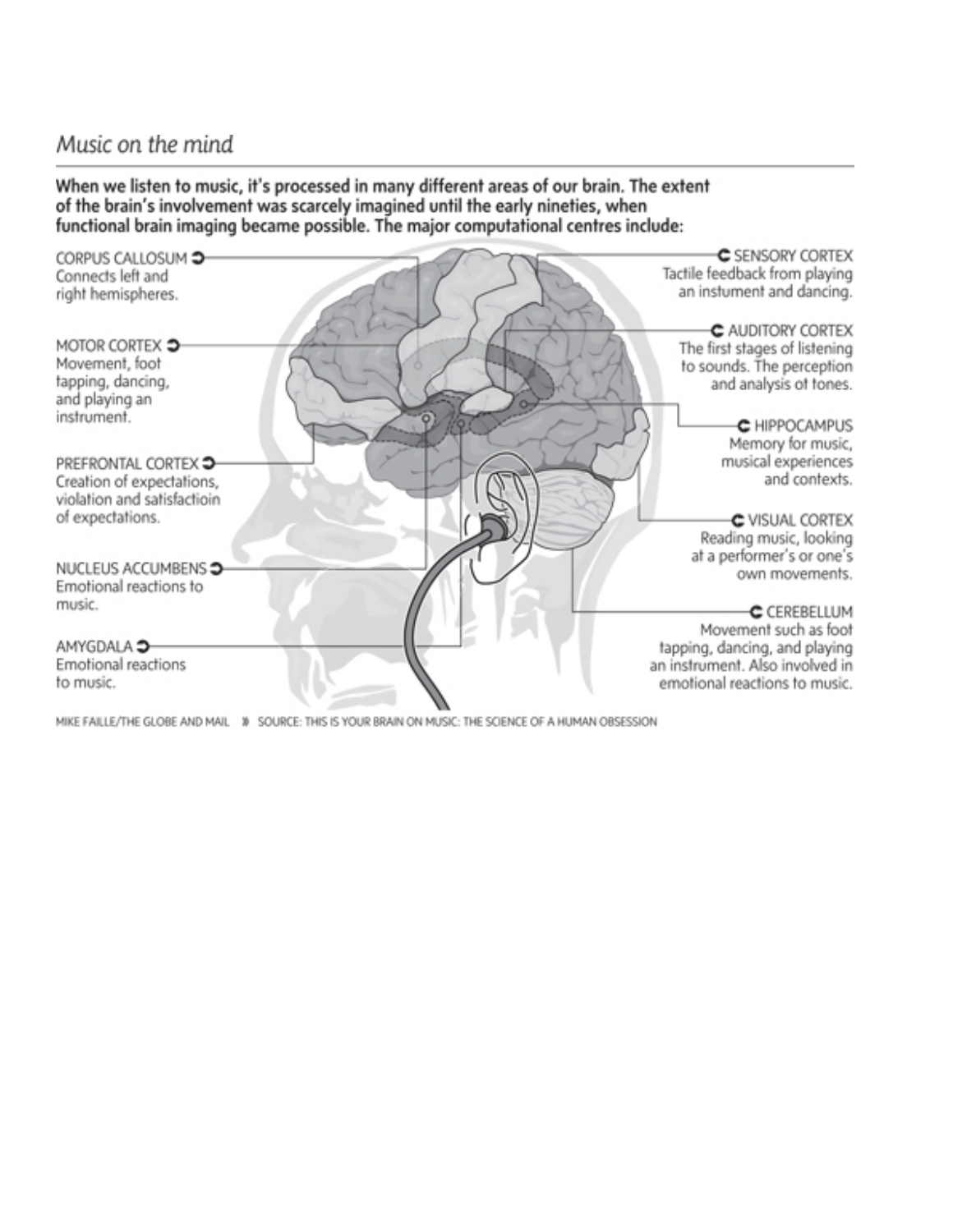# Why Early Recollections?

**"Memory of early childhood experiences is selective and serves the function of helping us to be unconsciously guided by "rules" about life, ourselves and other people…**

**The position that individuals create their own rules about life, themselves and others which are useful to them in coping with life situations, provides for the value of selfexamination at any point regardless of one's age.** 

**Equally important, the avenue for examining the meaning that we have given to life is readily available in one of the past-times of many older persons—reminiscing."**

(Sweeny & Myers, 1986)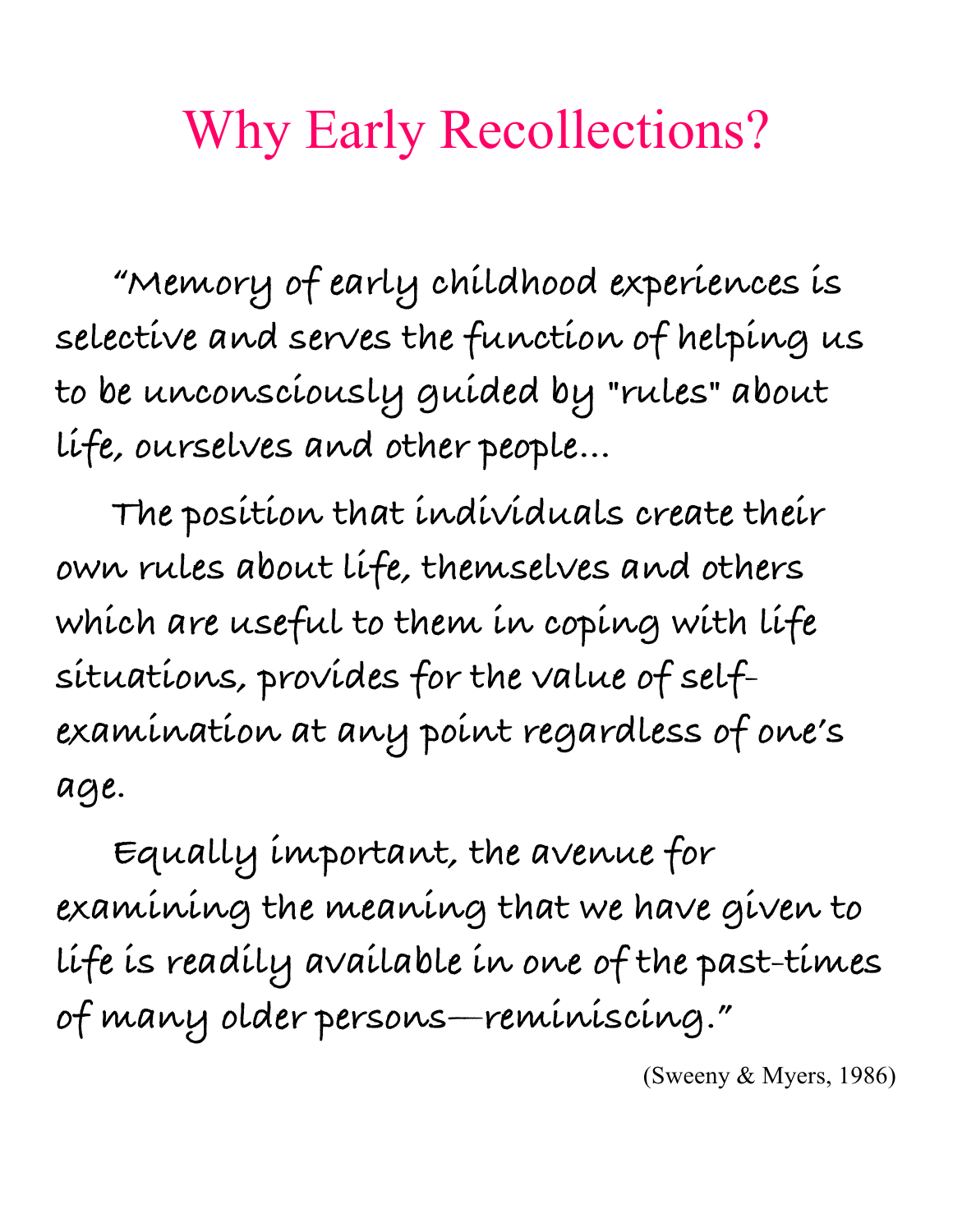*Issues Addressed by Music Therapists*

Anxiety

Confusion

**Depression** 

Grief

Impaired Communication

Ineffective Coping

Memory Loss

Pain

Restlessness

Social Isolation

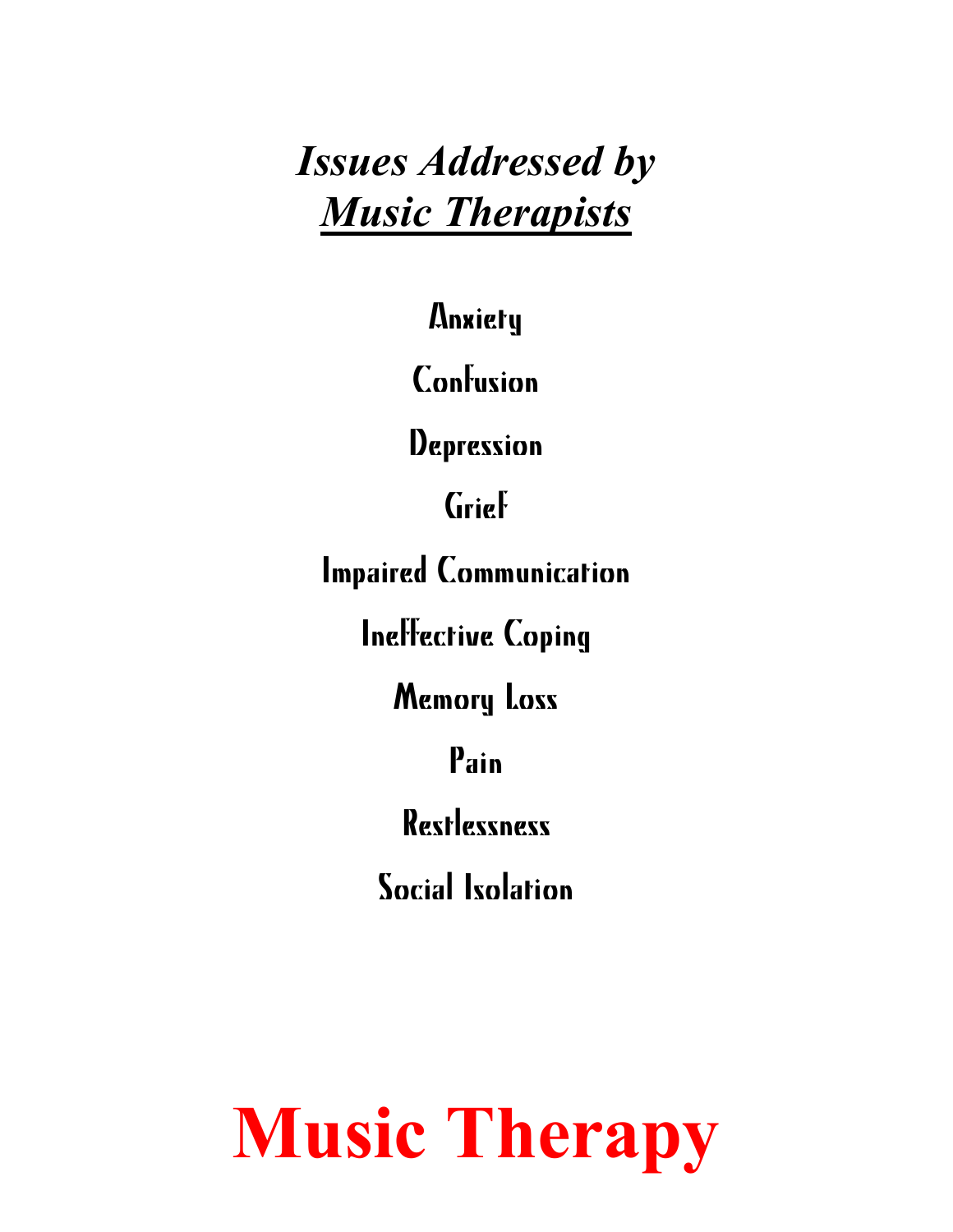- a. Evidence-based use of music in clinical situations that help people reach desired health outcomes.
- b.Licensed music therapist
- c. Special training

### Definition

**American Music Therapy Association** (AMTA), 1998

> Music therapy is allied health profession in which music is used within a therapeutic relationship to address physical, psychological, cognitive, and social needs of individuals

# **Music Intervention**

a. Listening/interpreting response to music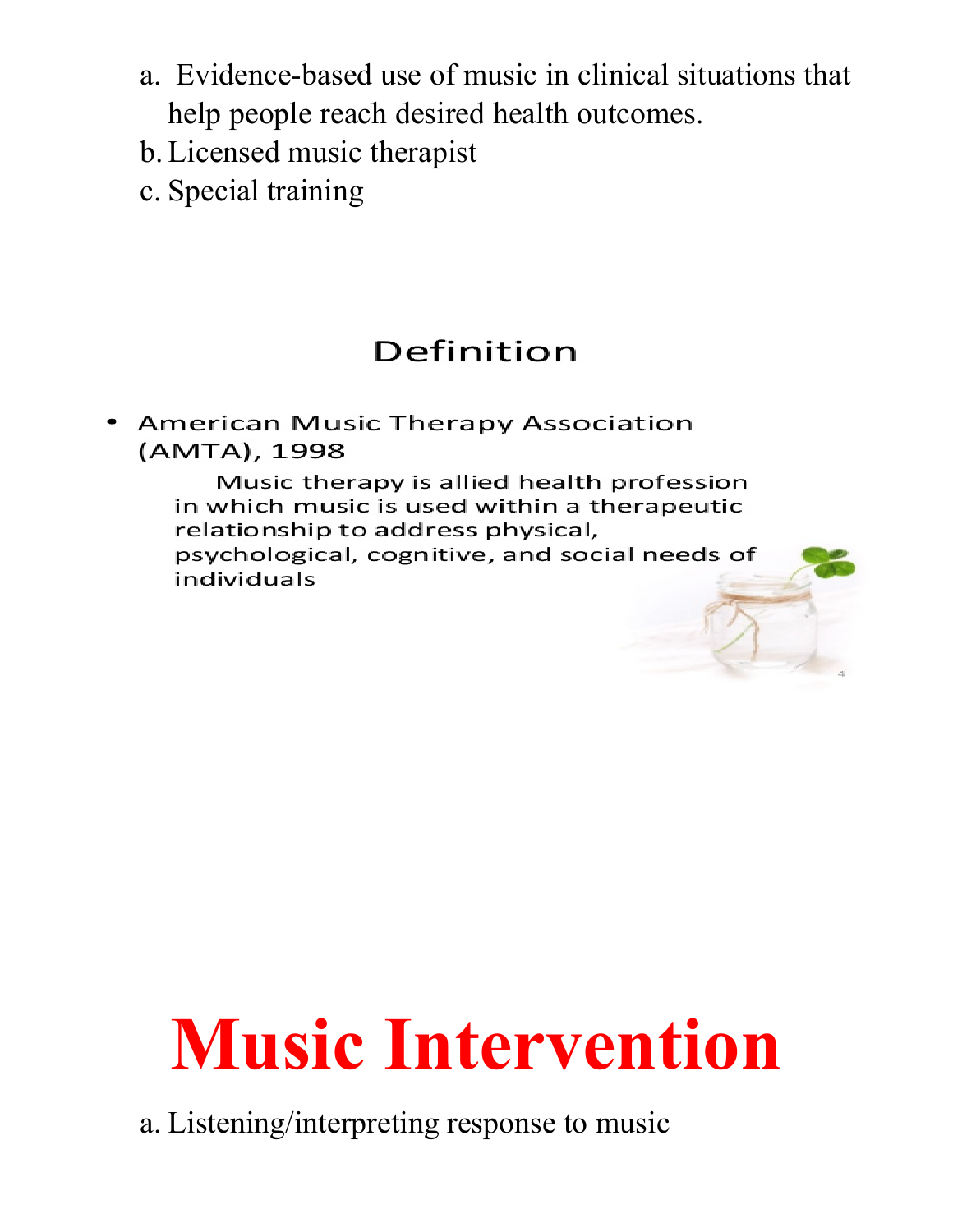- b. Guided imagery
- c. Playing an instrument in a therapeutic context or an experimental context
- d. Does not conform to the definition of the American Music Therapy Association (http://www.apa.org/research/action/speaking-of-

psychology/music-health.aspx\_

- e. Knowing Your Own Background
- f. Being Aware of Biases
- g.Being Willing to Learn
- h. Meeting People Where They Are
- i. Being Non-Judgmental
- j. Familiarity with Music of Different Traditions
- k. Selecting Music for Spiritual Care

# *Do these points match up well with Adlerian principles?*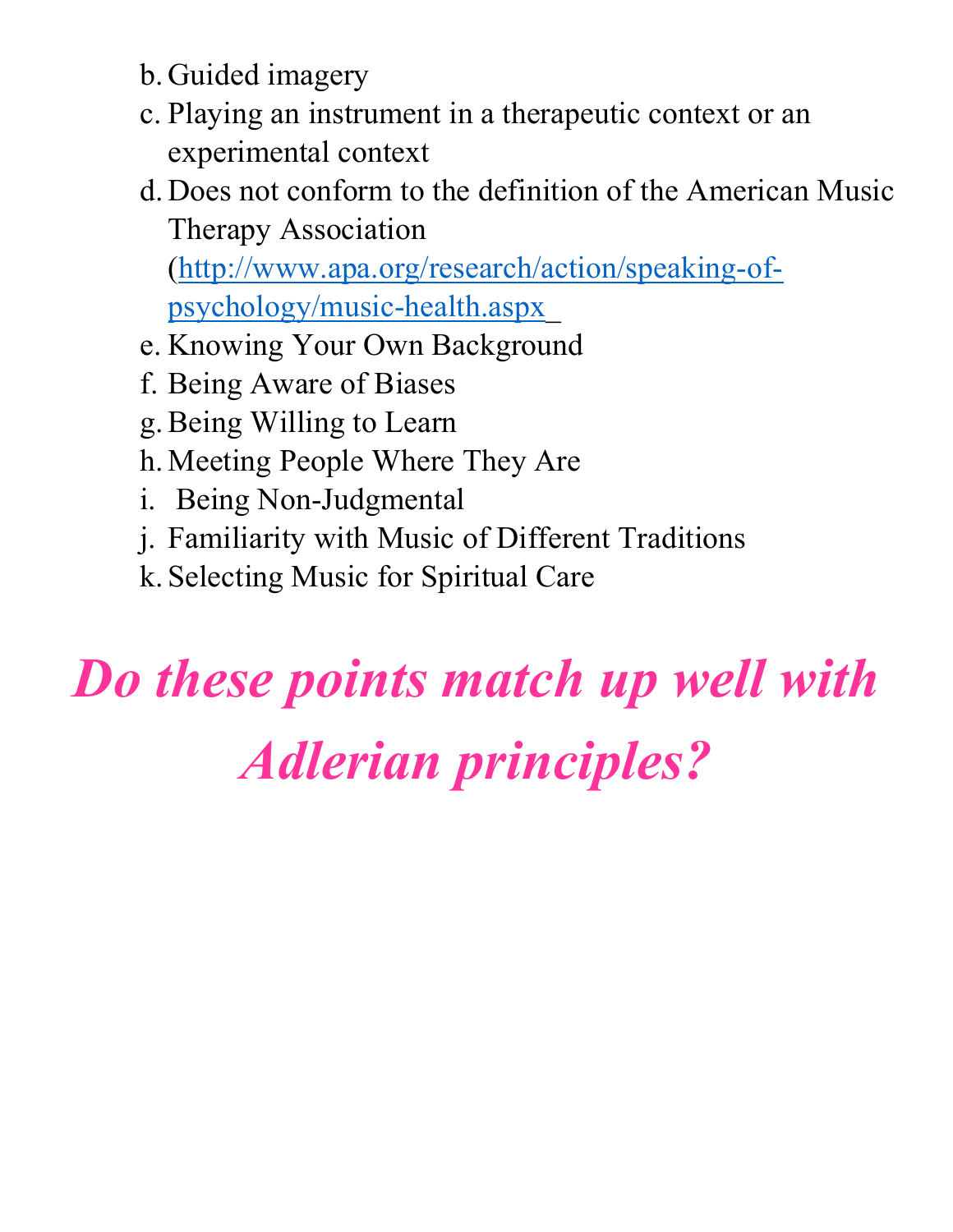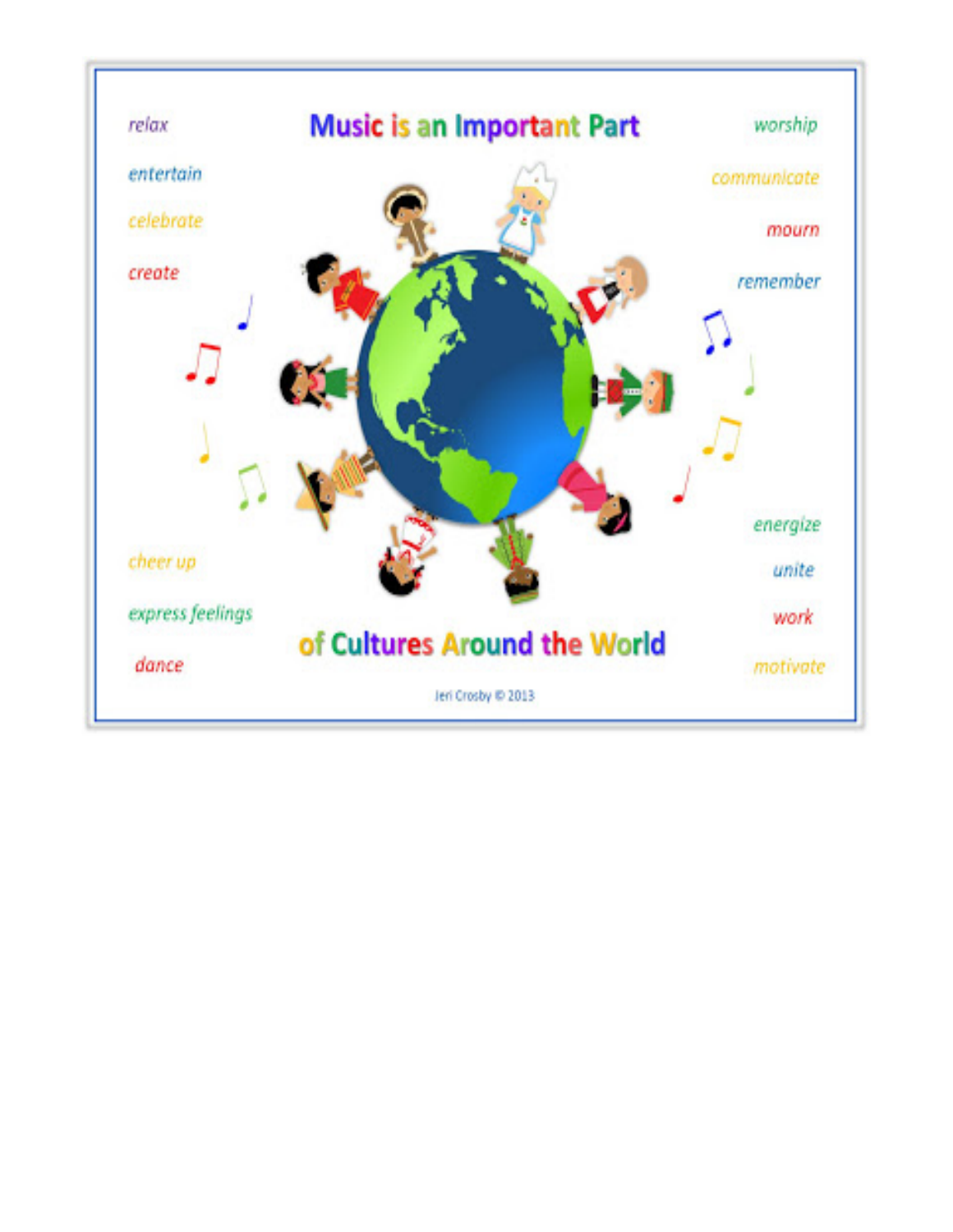### **The Viewing: Case Conceptualization**

### **Life Style Assessment**

 $\square$  Basic Mistakes: Faulty assumptions

- 1. Overgeneralizations: exaggeration of contextual truths into global all-or-nothing truths. Ex. All men are the same.
- 2. False or impossible goals of security: try to remove all risk from life. Making unreasonable demands on others. E.g.. "If you love me, you will never hurt me."
- 3. Misperceptions of life and demands: not understanding inescapable rules of life.  $E.g.,$ People die, survival takes effort, etc.
- 4. Minimization of denial of one's basic worth: sense of personal inferiority and deny intrinsic worth. E.g.. "Why would anyone want to love me; I am inherently flawed."
- 5. Faulty values: as a way of coping with life. E.g.. "If I am successful enough and achieve enough, people will have to love me."

(c) 2013. Cengage. All rights reserved. For classroom use only.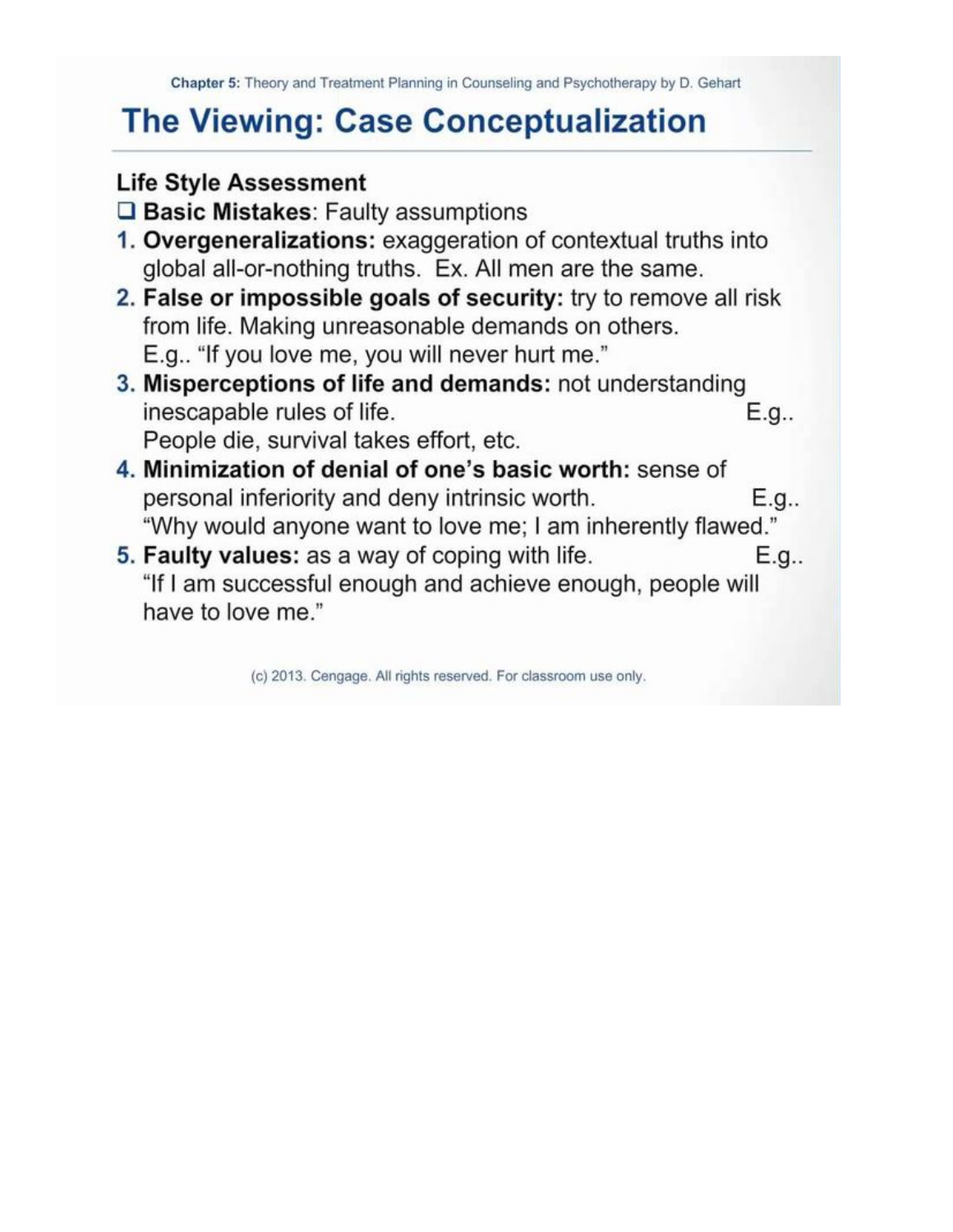